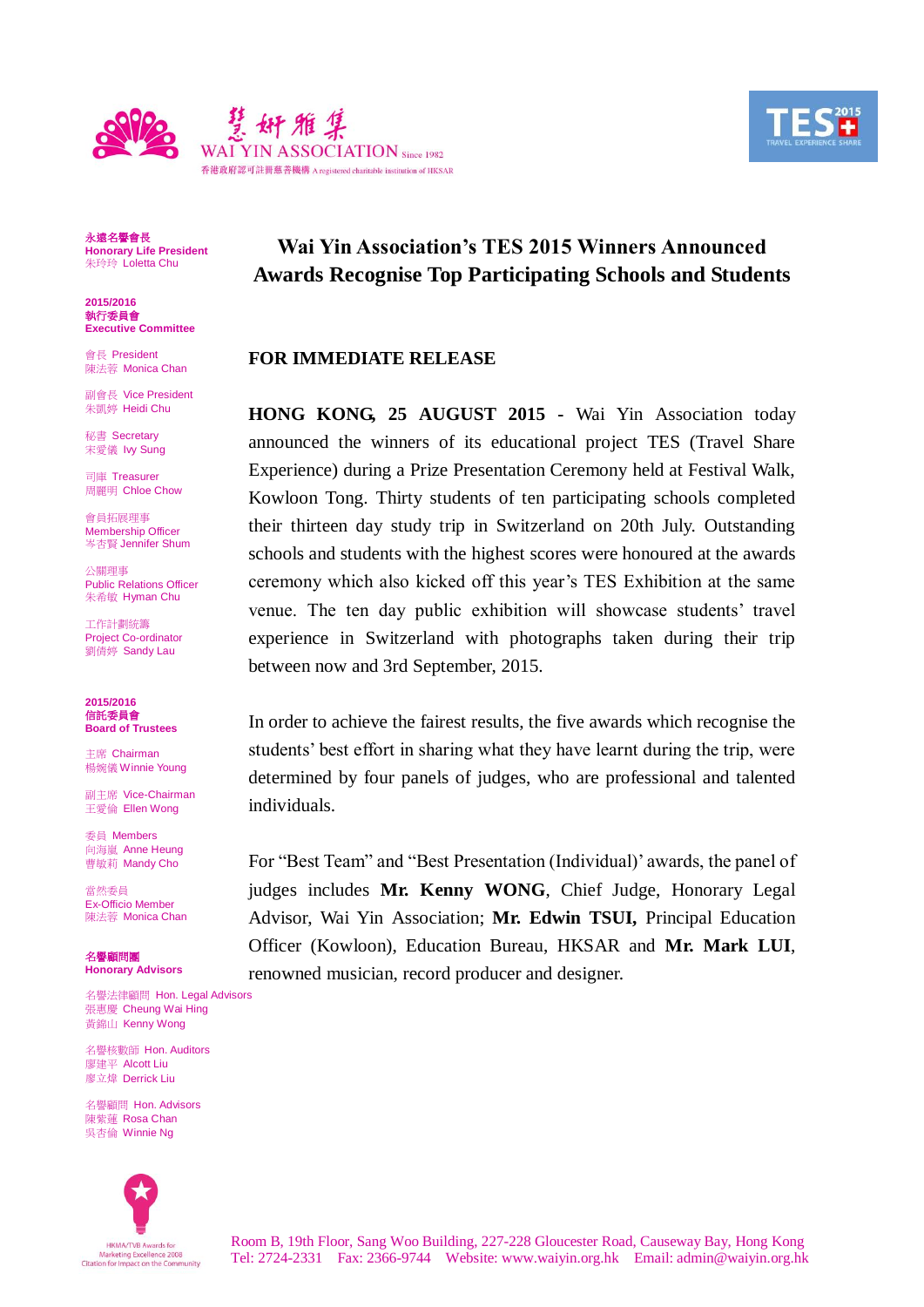## **BEST TEAM**

| <b>Winner</b>                                      | <b>Honourable Mentions</b>                                    |
|----------------------------------------------------|---------------------------------------------------------------|
| KWAI CHUNG METHODIST COLLEGE,<br><b>KWAI CHING</b> | <b>Baptist Wing Lung Secondary School,</b><br><b>Tuen Mun</b> |
| Eric WONG, YUNG Sze Shu, YUNG Tsz                  | PANG Mei Yan, TSE Hoi Man, ZHOU Yan                           |
| Lam                                                | Ming                                                          |
|                                                    | Certificates and Cash \$1,500                                 |
| <b>Study Focus: Stressed Turned Desserts</b>       | <b>HKTA Tang Hin Memorial Secondary</b>                       |
| Certificates, Trophy and Cash \$9,000              | <b>School, Sheung Shui</b>                                    |
|                                                    | CHAN Pan, CHOI Ka Yi, LEUG Ka Ching                           |
|                                                    | Certificates and Cash \$1,500                                 |

# **BEST PRESENTATION (INDIVIDUAL)**

| <b>Winners</b>                                                                                                         | <b>Honourable Mention</b>                                        |
|------------------------------------------------------------------------------------------------------------------------|------------------------------------------------------------------|
| KWAI CHUNG METHODIST COLLEGE,<br><b>KWAI CHING</b>                                                                     | <b>Precious Blood Secondary School,</b><br><b>Hong Kong East</b> |
| <b>Eric WONG</b>                                                                                                       | LONG Wen Xin                                                     |
| Certificate, Trophy and Cash \$1,000                                                                                   | Certificate and Cash \$500                                       |
| BAPTIST WING LUNG SECONDARY<br><b>SCHOOL, TUEN MUN</b><br><b>ZHOU Yan Ming</b><br>Certificate, Trophy and Cash \$1,000 |                                                                  |

The "Best Presentation (Team)" award was selected by **Ms. Winnie YOUNG**, Chairman of Board of Trustees of Wai Yin Association 2015-2020; **Mr. TSANG Sing Ming,**  Assistant Controller, External Affairs of HK-TVB and **Mr. Jackson LUI**, Deputy News Editor (education), Ta Kung Pao (HK) LTD.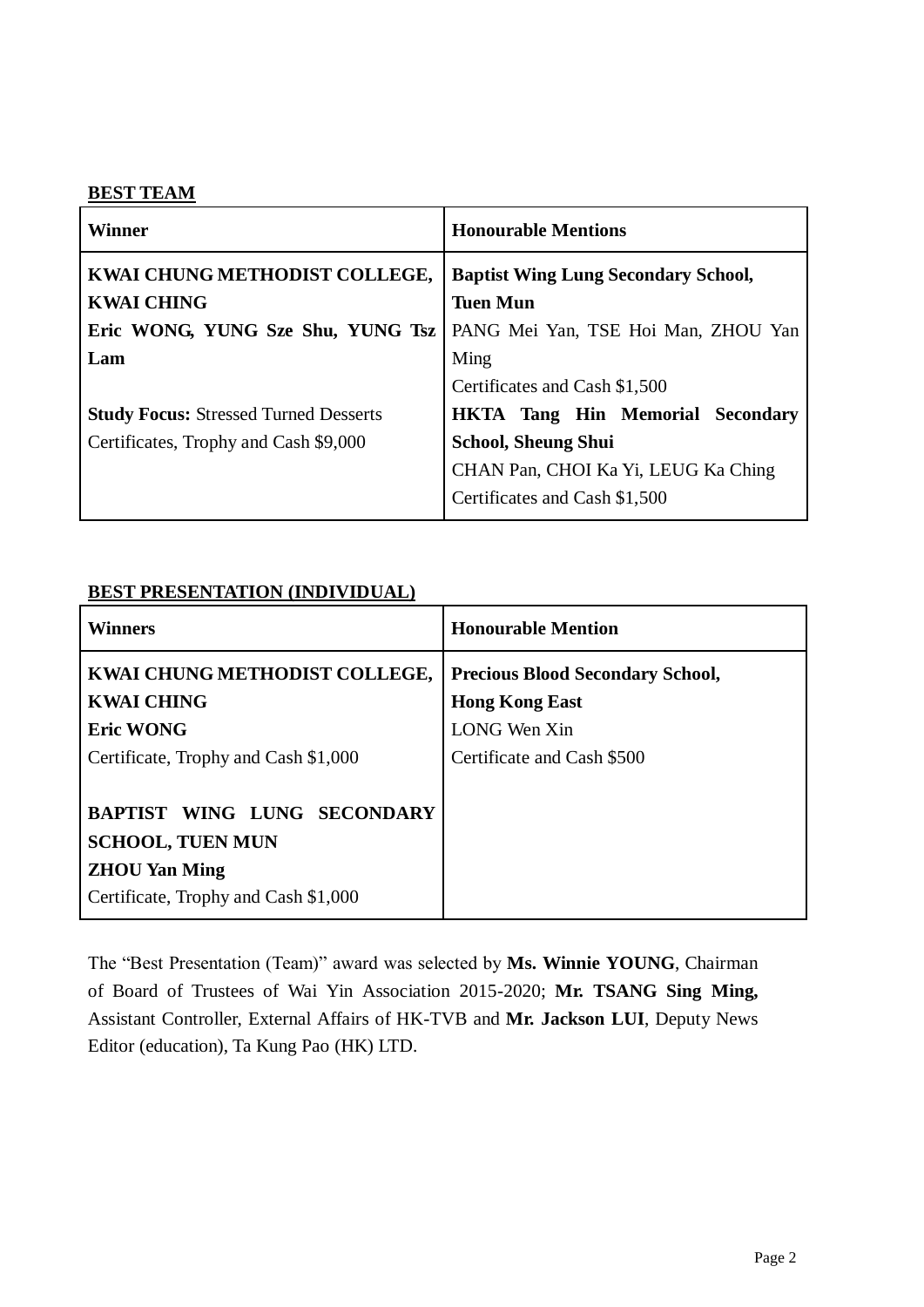# **BEST PRESENTATION (TEAM)**

| <b>Winner</b>                         | <b>Honourable Mentions</b>                 |
|---------------------------------------|--------------------------------------------|
| KWAI CHUNG METHODIST COLLEGE,         | <b>Baptist Wing Lung Secondary School,</b> |
| <b>KWAI CHING</b>                     | <b>Tuen Mun</b>                            |
| Eric WONG, Yung Sze Shu, YUNG Tsz Lam | PANG Mei Yan, TSE Hoi Man, ZHOU Yan        |
| Certificates, Trophy and Cash \$3,000 | Ming                                       |
|                                       | Certificates and Cash \$1,500              |
|                                       | St. Bonaventure College & High School,     |
|                                       | <b>Wong Tai Sin</b>                        |
|                                       | CHAN Wing Chi, CHAN Yik Pan, CHUNG         |
|                                       | Pui Hang                                   |
|                                       | Certificates and Cash \$1,500              |

The judging panel for the "Creative Blog" award includes **Ms. Jacqueline LAM**, TES 2015 Committee; **Mr. Wilson YUEN**, Founder & Director, TFI Digital Media Limited and an anonymous PR professional.

# **CREATIVE BLOG**

| <b>Winner</b>                                      | <b>Honourable Mentions</b>                                    |
|----------------------------------------------------|---------------------------------------------------------------|
| KWAI CHUNG METHODIST COLLEGE,<br><b>KWAI CHING</b> | <b>Baptist Wing Lung Secondary School,</b><br><b>Tuen Mun</b> |
| Eric WONG, Yung Sze Shu, YUNG Tsz Lam              | PANG Mei Yan, TSE Hoi Man, ZHOU Yan                           |
| Certificates, Trophy and Cash \$6,000              | Ming                                                          |
|                                                    | Certificates and Cash \$1,500                                 |
|                                                    | <b>HKTA Tang Hin Memorial Secondary</b>                       |
|                                                    | <b>School, Sheung Shui</b>                                    |
|                                                    | CHAN Pan, CHOI Ka Yi, LEUNG Ka Ching                          |
|                                                    | Certificates and Cash \$1,500                                 |

A total of 120 photos were submitted by the school teams, the three judges for the "Best Photo" award were **Ms. Loletta CHU**, Honorary President of Wai Yin Association and Adviser of TES 2015; **Mr. Erwin LÜTHI**, Deputy Consul General of Switzerland in Hong Kong and **Mr. Joseph FUNG**, Programme Coordinator and Lecturer, PGD in Photography, SPACE, Hong Kong University and adjunct Professor, Gratia Christian College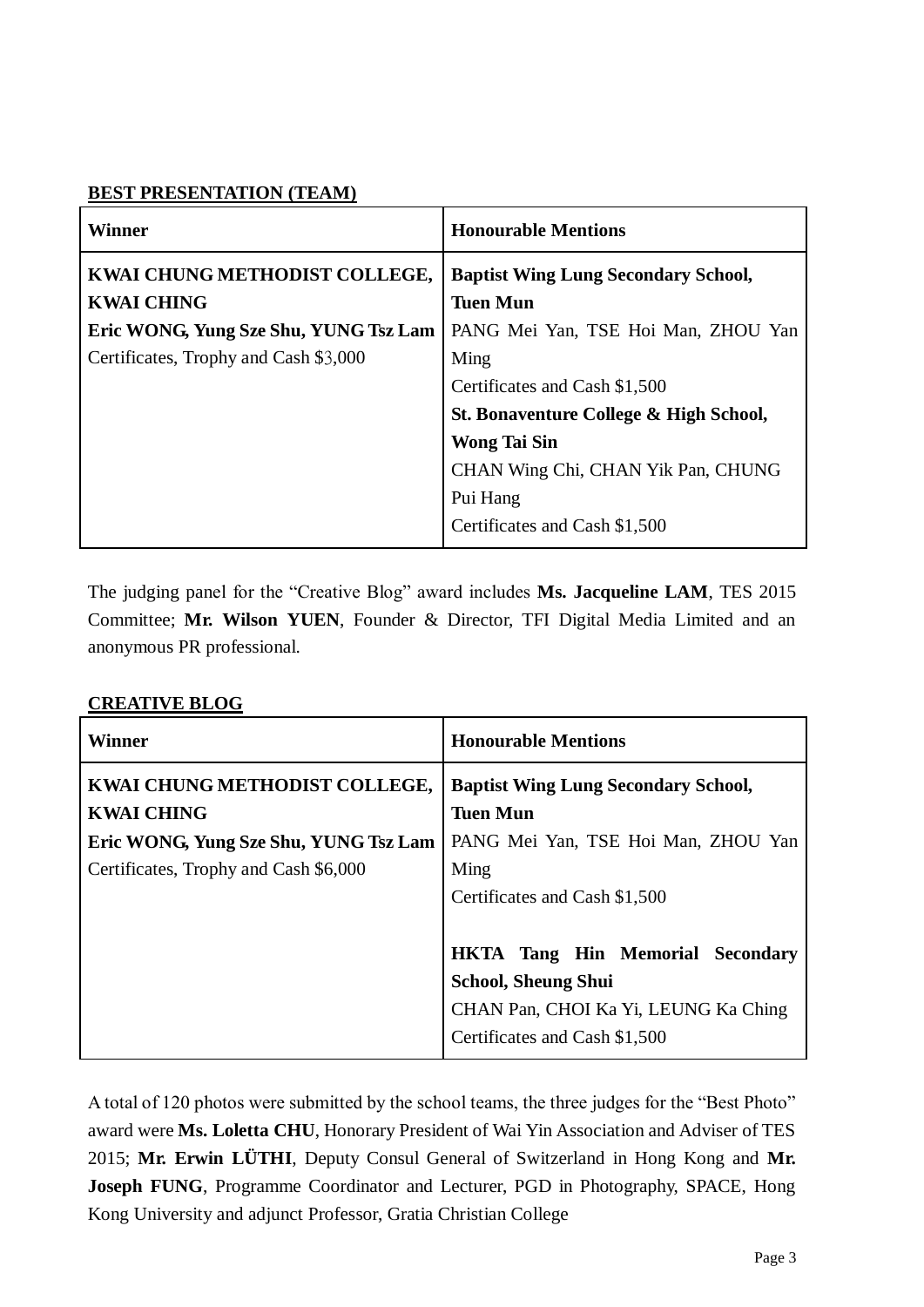# **BEST PHOTO**

| <b>Winner</b>                                                                                                                                                                               | <b>Honourable Mentions</b>                                                                                                                          |
|---------------------------------------------------------------------------------------------------------------------------------------------------------------------------------------------|-----------------------------------------------------------------------------------------------------------------------------------------------------|
| <b>BUDDHIST</b><br><b>HUNG</b><br><b>SEAN</b><br><b>CHAU</b><br>MEMORIAL COLLEGE, WONG TAI SIN<br><b>HO</b> Weng Chi<br>"Stars of the Night canvas"<br>Certificate, Trophy and Cash \$1,500 | <b>HKTA Tang Hin Memorial Secondary</b><br><b>School, Sheung Shui</b><br><b>LEUNG Ka Ching</b><br>"Born Free"<br>Certificate and Cash \$1,500       |
|                                                                                                                                                                                             | <b>Steward Pooi Tun Secondary School,</b><br><b>Diamond Hill</b><br><b>WONG Hoi Ching</b><br>"Goal: Travel In Time"<br>Certificate and Cash \$1,500 |
| <b>Judges' Comments:</b>                                                                                                                                                                    |                                                                                                                                                     |
| Unique subject matter that was well composed<br>and executed with good depth of field.                                                                                                      |                                                                                                                                                     |

Presenting guests were **Mr. Erwin LÜTHI**, Deputy Consul-General of Switzerland in Hong Kong; **Ms. Sandra CHENG**, General Manager, Mapletree Greater China Property Management Limited; **Mr. Joseph FUNG**, Programme Coordinator and Lecturer, PGD in Photography, SPACE, Hong Kong University and adjunct Professor, Gratia Christian College; **Mr. Wilson YUEN**, Founder & Director, TFI Digital Media Limited; **Mr. Edwin TSUI**, Principal Education Officer (Kowloon), HKSAR; **Mr. Addy WONG**, Chairman, Centaline Charity Fund Limited; **Ms. Winnie YOUNG**, Chairman of Board of Trustees of Wai Yin Association 2015-2020; **Ms. Monica CHAN**, President, Executive Committee 2015/2016, Wai Yin Association and **Ms. MOK Ho Yan**, Project Head, TES 2015.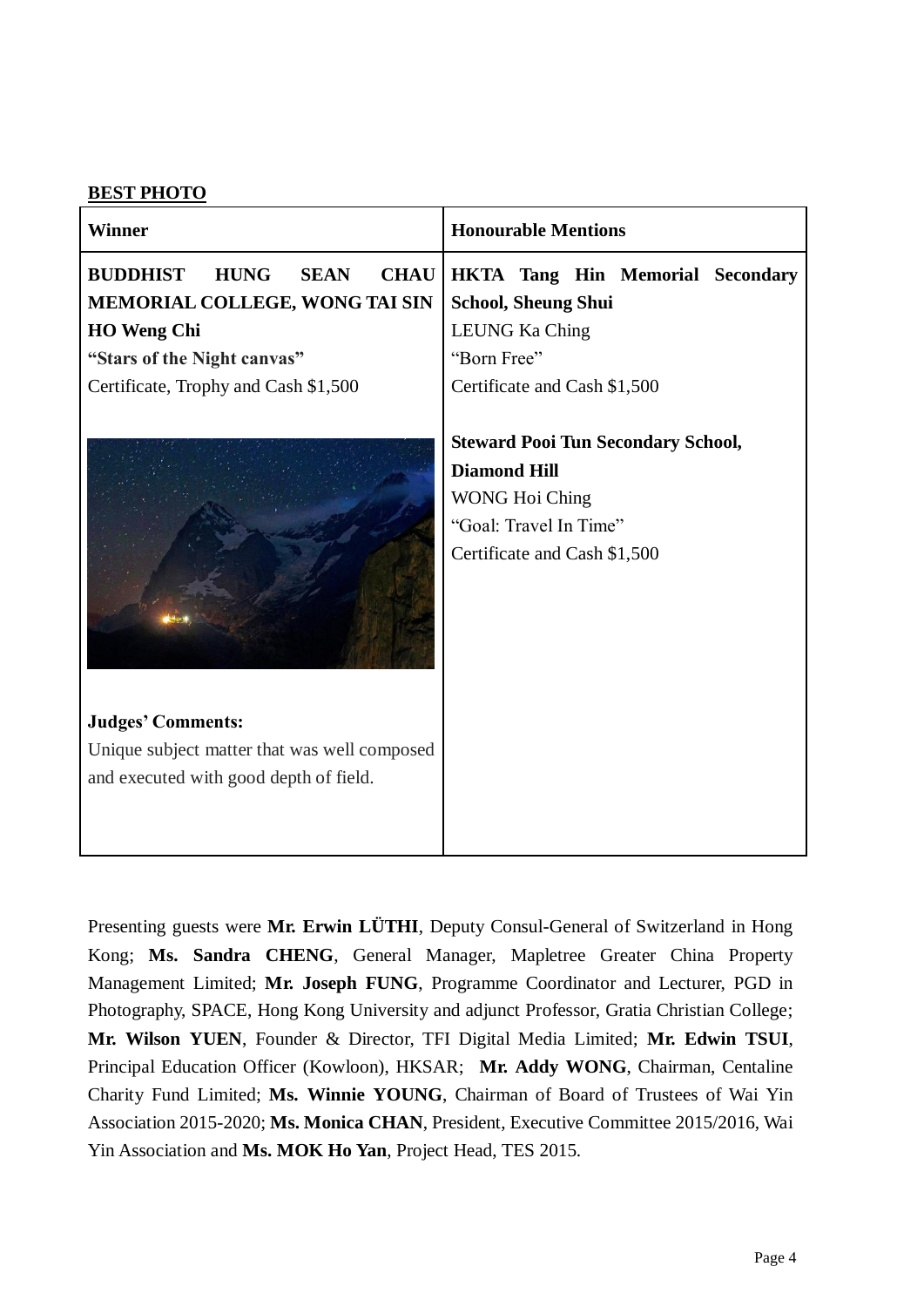Ms. Mok explained, "Now in its fourth year, TES has helped over 100 Hong Kong students in broadening their horizons. All aspects of these students' self-planned trip, including the research, proposal writing, budget planning, daily blogging, and presentation preparation, demonstrate the highest level of motivation, critical thoughts, creativity and teamwork," she added, "I'm sure that the students have benefitted greatly from their journey that will have a positive influence into their adulthood."

Travel Experience Share (TES), is an educational project initiated by Wai Yin Association to provide motivated students from less privileged families with an opportunity to travel overseas to experience a different culture and share their adventures through daily blogging. Ten school teams each comprised of three students and a teacher, researched and planned their own study focuses, itineraries and budgets and implemented them in a thirteen day trip through 31 Swiss cities between 7th and 20th July, 2015. Over 115,000 visitors logged on during this thirteen days to share the students' experiences in finding: environmental solutions, innovations, water sources, quality watch making technology, the great variety of cheeses and also finding out about their very successful chocolate businesses.

TES 2015 sponsors are **Centaline Charity Fund** and **Charming Holidays**. It is supported by the **Consulate General of Switzerland in Hong Kong** and **Switzerland Tourism**. For a stress-free travel by road, rail and waterway throughout Switzerland, **Swiss Travel System Ltd.** offered discounted Swiss Travel Pass to participating school teams. The project receives continuous I.T. support by **TFI Digital Media Limited**. A special thanks to venue sponsor **Mapletree Greater China Property Management Limited** for providing Festival Walk as Prize Presentation and Public Exhibition as a venue.

The latest update of TES 2015 can be found on the official website at[:](http://www.waiyin.org.hk/tes2015) [www.waiyin.org.hk/tes2015.](http://www.waiyin.org.hk/tes2015)